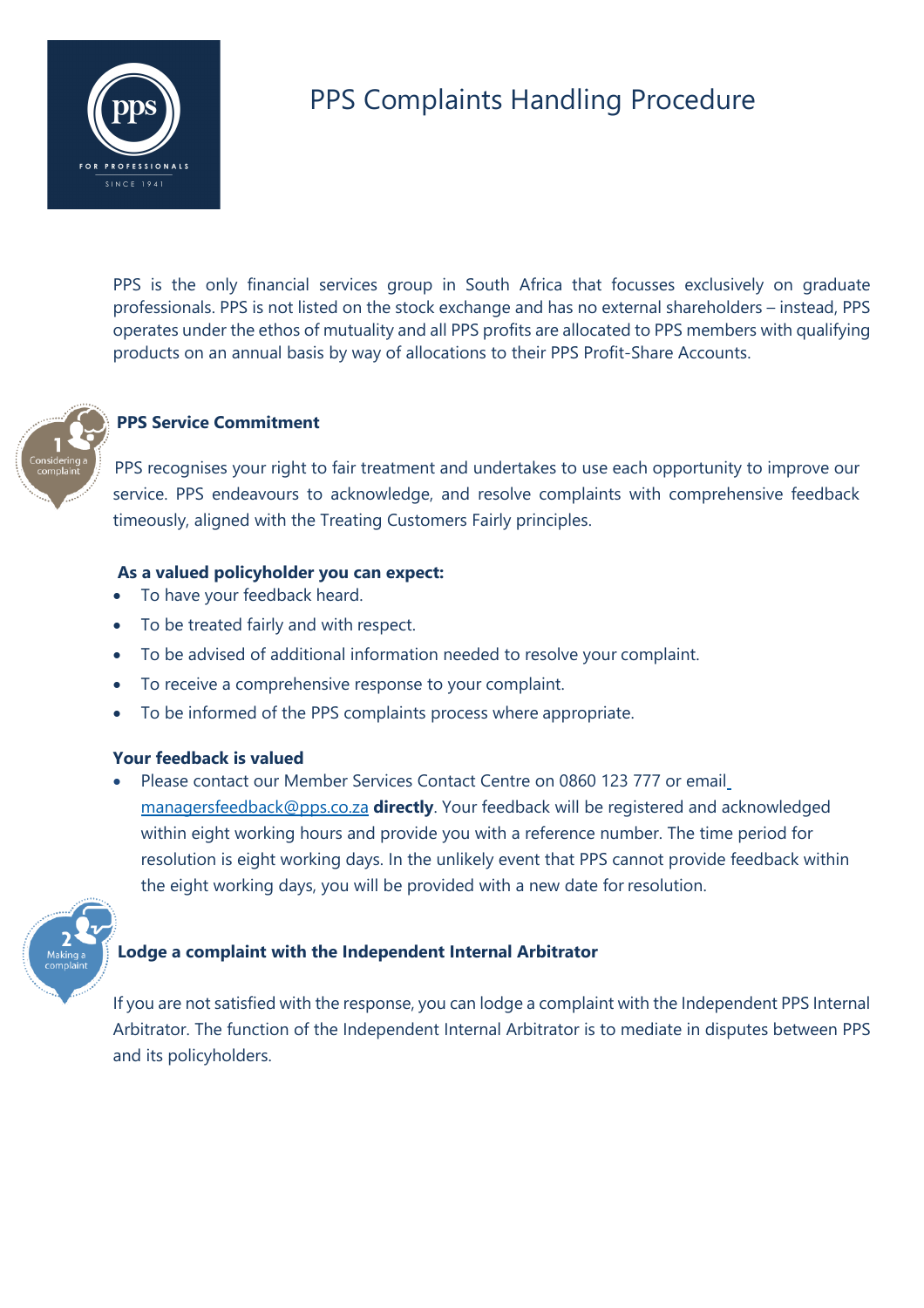| <b>PPS Insurance Company</b>        | <b>PPS Short-Term Insurance Company</b> |
|-------------------------------------|-----------------------------------------|
| The Internal Independent Arbitrator | The Internal Independent Arbitrator     |
| Name: Adv TJ Ferreira               | Name: Mr Jeff Mc Key                    |
| $T: +27(0)$ 11 644 4601             | $T: +27(0)$ 11 644 4407                 |
| $F: +27(0)$ 11 644 4598             |                                         |
| E: arbitrator2@pps.co.za            | E: sticarbitrator@pps.co.za Postal:     |
| P.O Box 1089, Houghton, 2041        | P.O Box 1089, Houghton, 2041            |
|                                     |                                         |



# **Staying Informed**

- *Your detailed appeal should be addressed to the respective Independent Internal Arbitrator* of PPS, listing the reasons for your appeal, with all relevant substantiating documentation.
- The Independent Internal Arbitrator will acknowledge receipt of the formal complaint in writing within three working days. **A final determination should be reached within 30 calendar days.**
- In order to make a fair assessment the Independent Internal Arbitrator will investigate the complaint thoroughly by gathering all the relevant facts and may request furtherinformation from yourself, or other sources, where necessary.
- In some instances, the time period for a determination or proposed solution may need to be extended due to additional information required and timeous receipt of such information. In these instances the Independent Internal Arbitrator should keep you informed of the progress and discuss the timeframe required.
- If a final solution has not been reached within the agreed time period or eight weeks from receipt of the complaint, you may refer the complaint to the relevant Ombud.

| <b>Ombudsman for Long-Term</b>            | <b>Pension Funds Adjudicator</b>                    |
|-------------------------------------------|-----------------------------------------------------|
| <b>Insurance</b>                          |                                                     |
| T: 0860 OMBUDS (662837)                   | T: $+27$ (0) 12 3461738/ $+27$ (0) 12 748 4000      |
| $T: +27(0)$ 21 657 5000                   | E: enquiries@pfa.org.za                             |
| $F: +27(0)$ 21 674 0951                   | W: www.pfa.org.za                                   |
| E: info@ombud.co.za                       |                                                     |
| W: www.ombud.co.za                        |                                                     |
| <b>Ombudsman for Short-term Insurance</b> | <b>Financial Advisory and Intermediary Services</b> |
|                                           | <b>Ombudsman</b>                                    |
| T: +27 (0) 11 726 8900 / 0860 726 890     | $T: +27(0)$ 12 762 5000/+27(0) 12 470 9080          |
| E: info@osti.co.za                        | E: info@faisombud.co.za                             |
| W: www.osti.co.za                         | W: www.faisombud.co.za                              |

# **Contact details of the relevant Ombudsman:**